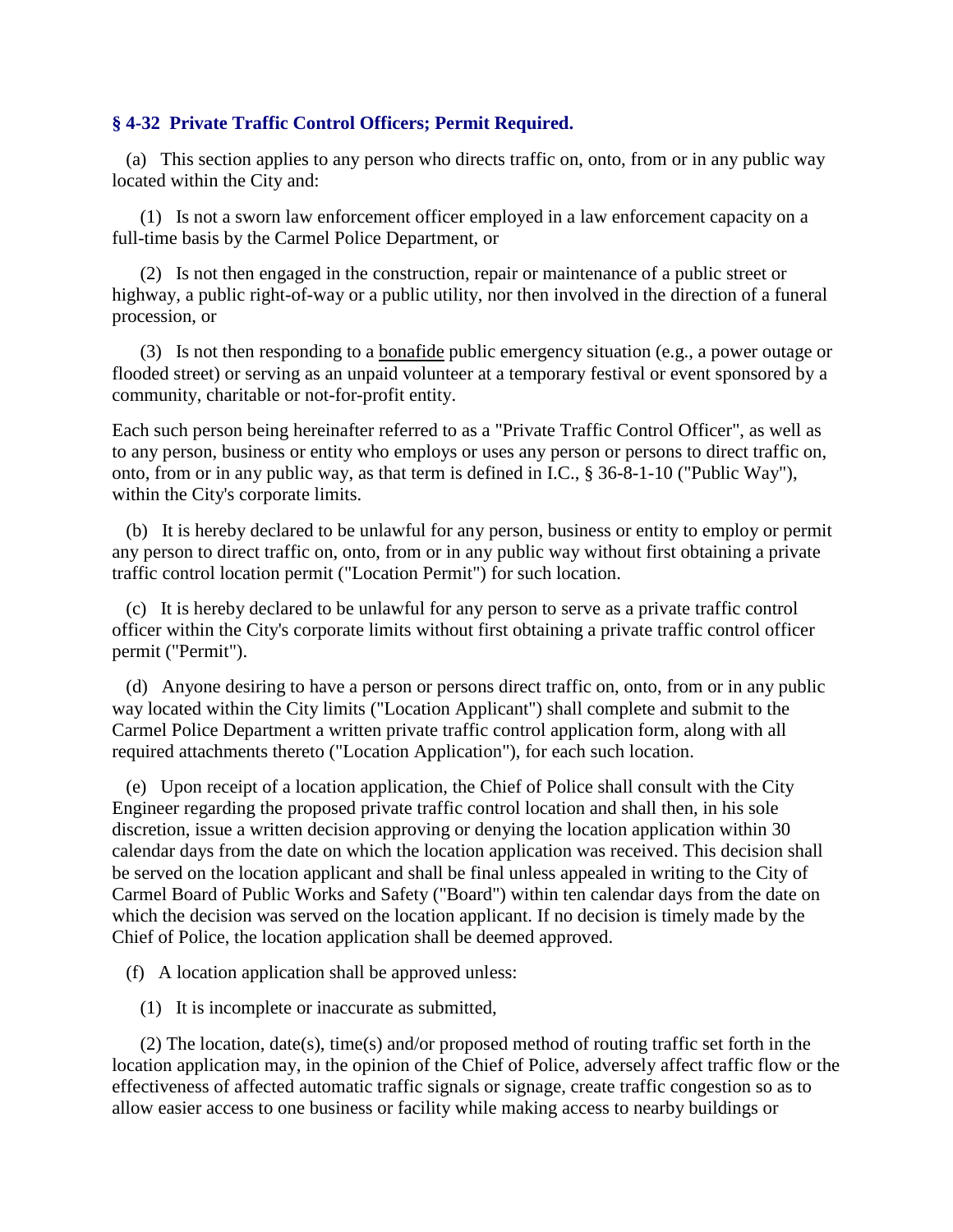facilities more difficult, or heighten the danger to pedestrian, vehicular traffic and/or public safety, at or near said location.

(3) All other conditions precedent to the issuance of a location permit have not been met.

(g) The location application shall contain, at a minimum:

 (1) Information sufficient to identify the location applicant and that the location applicant is authorized to conduct business in the City.

 (2) The specific location, date(s) and time(s) when the location applicant will employ or permit a private traffic control officer to direct traffic, and a diagram indicating how the private traffic control officer will route traffic on, onto, from or in any public way at such location.

 (h) The location application shall be signed by the location applicant under oath and that signature notarized by a Notary Public.

 (i) Anyone desiring to serve as a private traffic control officer shall complete and submit to the Carmel Police Department a written private traffic control officer application form, along with all required attachments thereto ("Application").

 (j) Upon receipt of an application, the Chief of Police shall promptly investigate the character of the applicant ("Applicant") and confirm the information set forth on the application. He shall then, in his sole discretion, issue a written decision approving or denying the application within 30 calendar days from the date on which the application was received. This decision shall be final unless appealed in writing to the Board within ten calendar days from the date on which the decision was served on the applicant. If no decision is timely made by the Chief of Police, the application shall be deemed approved.

(k) An application shall be approved unless:

(1) It is incomplete or inaccurate as submitted,

 (2) It appears from the application or investigation that the applicant is not a person of good moral character with a good reputation for honesty and integrity, or

(3) All other conditions precedent to the issuance of a permit have not been met.

(l) The application shall contain, at a minimum, the following information:

 (1) A list of all felony and misdemeanor convictions of the applicant or a statement that no such convictions exist.

 (2) A copy of the applicant's limited criminal history, obtained by the applicant at his/her own expense pursuant to I.C., § 5-2-5-5.1.

 (3) Proof that the applicant knows the proper and lawful techniques of traffic control in situations that may occur while he/she is working as a private traffic control officer.

(4) The permit fee, which shall be returned to the applicant if the permit is denied.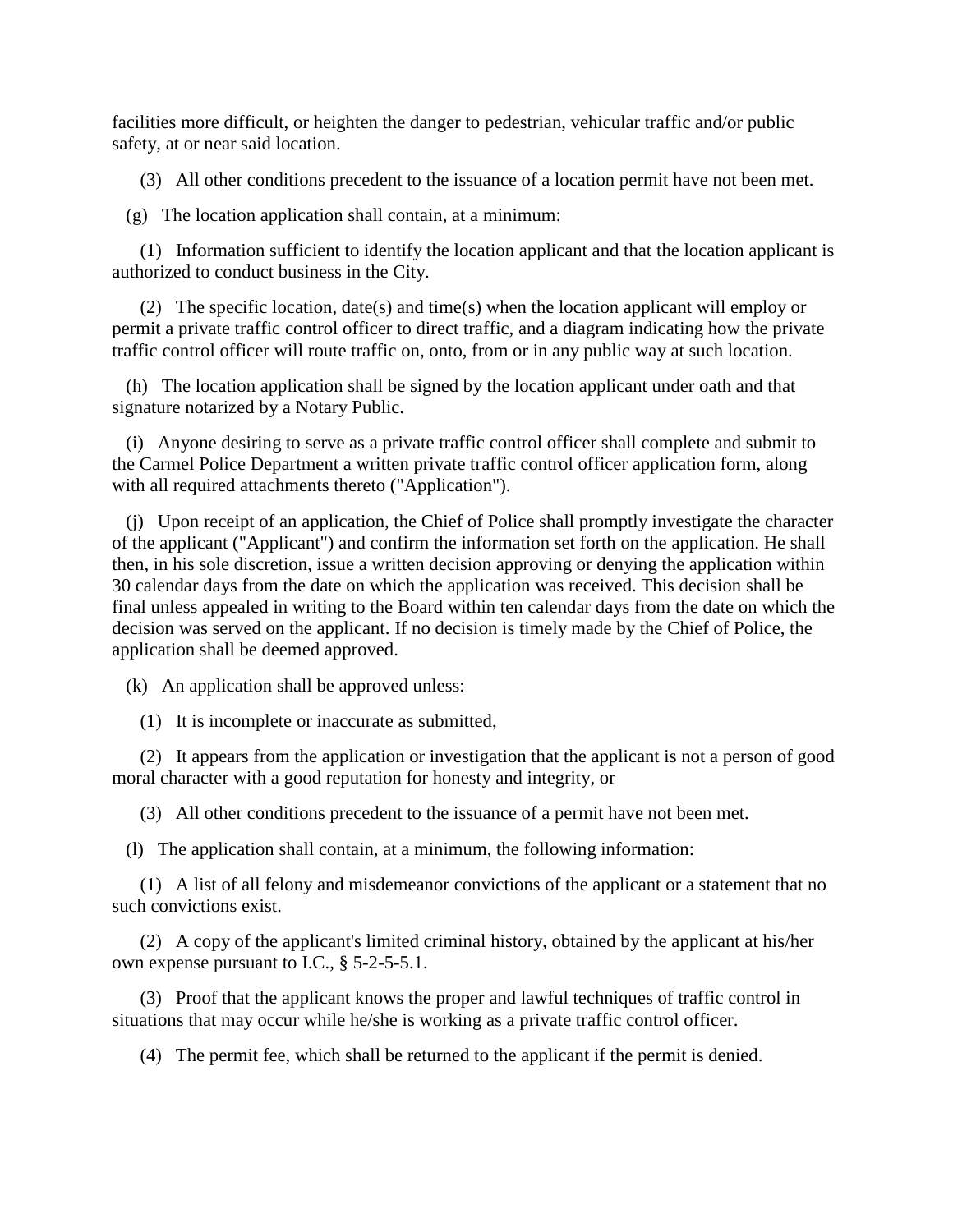(m) The application shall be signed by the applicant under oath and that signature notarized by a Notary Public.

 (n) Any permit/location permit issued pursuant to this section shall be valid for one year from the date of its issuance, unless earlier revoked or suspended pursuant to this section, and shall be valid only for the private traffic control officer to which, or the location for which, it was originally issued.

 (o) If the decision of the Police Chief regarding a permit/location permit is timely appealed, such appeal shall be heard by the Board, at a public hearing, within 30 days from the date the Board receives notice of the appeal. The Board shall decide, in writing, and within 15 days from the date of such hearing, whether the decision of the Chief of Police should be upheld. The decision of the Board is final and binding upon the applicant/location applicant and the City. If no appeal hearing is timely held or a Board decision following such hearing is not timely made, the application/location application at issue shall be deemed approved.

 (p) In the event a permit/location permit holder's circumstances change so as to make the information contained in his/her application/location application inaccurate or incomplete ("Changed Circumstances"), such person shall, within five calendar days from the date of such changed circumstances, inform the Chief of Police of same, in writing. Based on this information, the Chief of Police may suspend the permit/location permit of any such permit holder and shall promptly and in writing notify the City Attorney and the permit holder of such action. No permit suspension shall be effective for more than 30 calendar days unless, within that suspension period, the permit holder is provided an opportunity to be heard thereon by the Board at a public hearing and the Board determines that the permit/location permit suspension should continue beyond 30 days or that the matter should be otherwise resolved. At the end of such 30 day time period, if no decision has been made regarding a suspended permit/location permit, and absent the permit holder's consent to a longer review period, the permit/location permit suspension shall be deemed to have ended or that the matter should be otherwise resolved.

 (q) Any permit/location permit issued to any person, business or entity who fails to timely provide the Chief of Police with written notice of his/her changed circumstances may, upon the City's discovery of same, be immediately suspended pending a revocation hearing before the Board. The Board shall hold a public hearing thereon within 30 days of the date of such suspension and shall determine whether the permit/location permit should be revoked or the matter otherwise resolved. At the end of this 30-day time period, if no decision has been made regarding the suspended permit/location permit, and absent the permit holder's consent to a longer review period, the suspension of the same shall be deemed to have ended.

 (r) In addition to the permit/location permit suspension and/or revocation provisions contained elsewhere in this section, the Board may suspend or revoke any permit/location permit on account of the permit holder's serious or repeated violations of law, for his/her violation of the civil rights of any person, if the City becomes aware of circumstances which indicate that the use of a private traffic control officer at a location has created one or more of the permit nonapproval factors set forth in subsection (f)(2) above, or for any violation of this section. No such permit/location permit revocation shall take place hereunder without first affording the permit holder an opportunity to contest such revocation at a public hearing before the Board and the revocation is upheld by written decision of the Board.